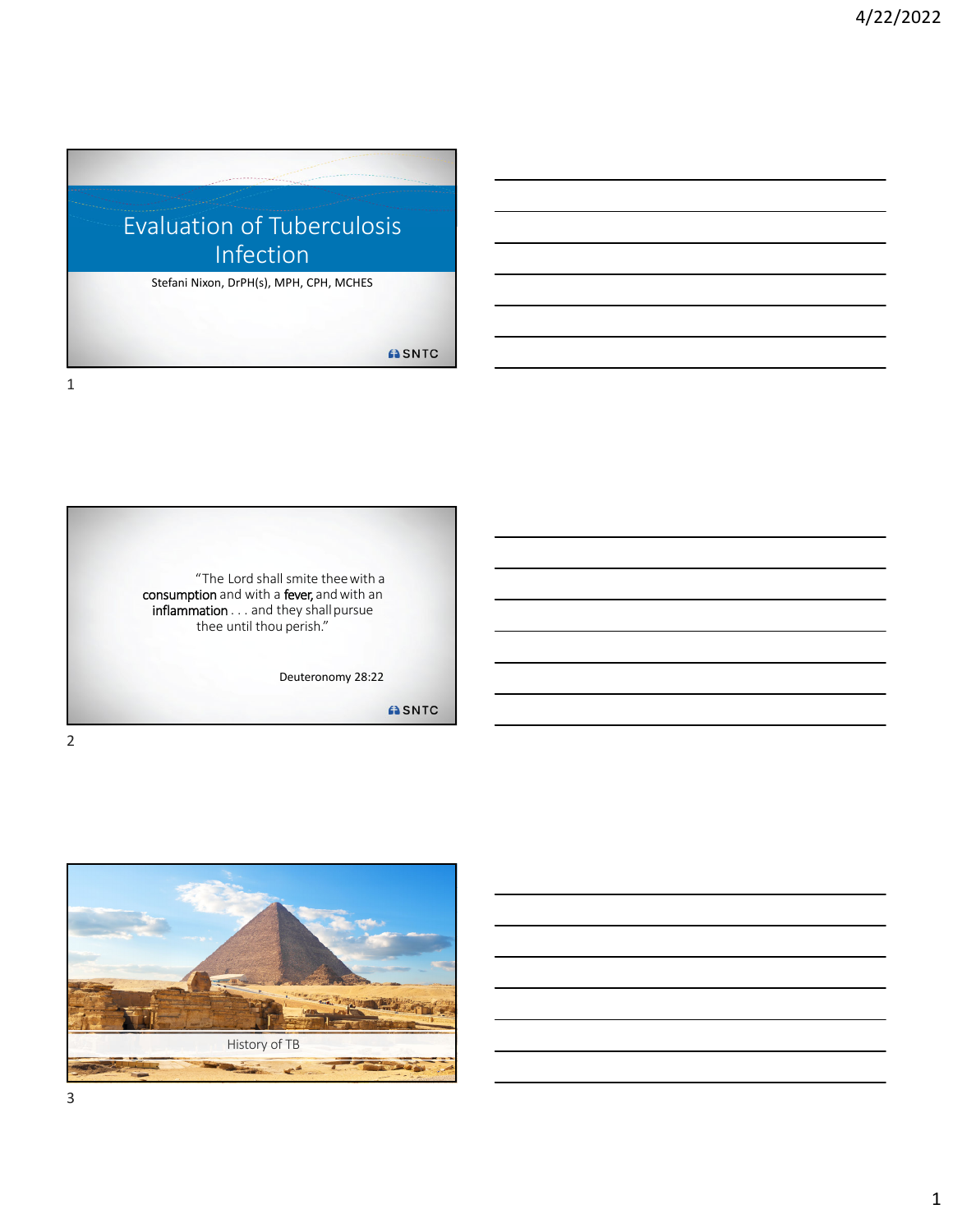





|                                                                                                 |  | $\sim$ $\sim$ |
|-------------------------------------------------------------------------------------------------|--|---------------|
|                                                                                                 |  |               |
|                                                                                                 |  |               |
|                                                                                                 |  |               |
|                                                                                                 |  |               |
|                                                                                                 |  |               |
|                                                                                                 |  |               |
| the contract of the contract of the contract of the contract of the contract of the contract of |  |               |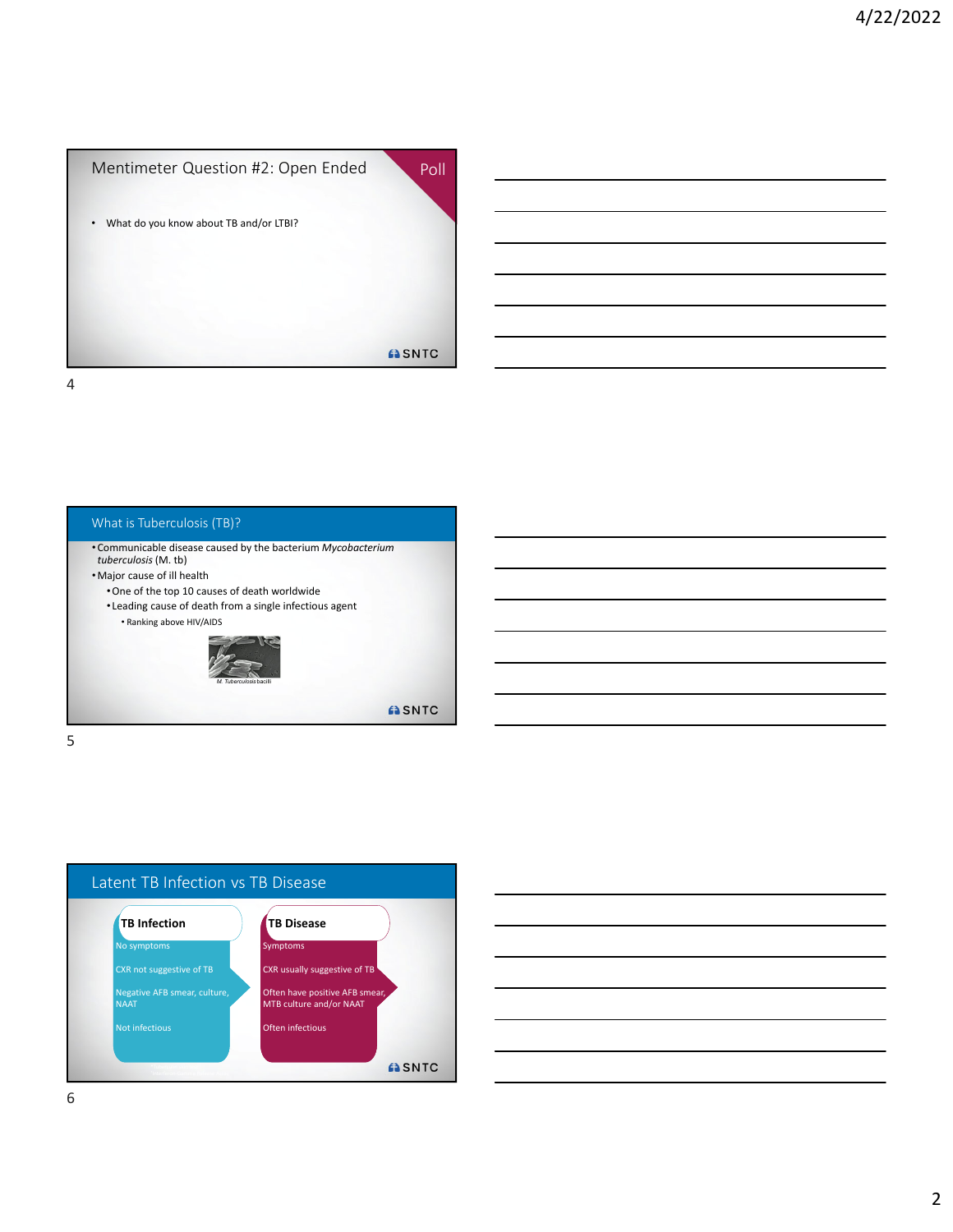

| <u>. Andre de la contrada de la contrada de la contrada de la contrada de la contrada de la contrada de la contra</u> |
|-----------------------------------------------------------------------------------------------------------------------|
|                                                                                                                       |
|                                                                                                                       |
|                                                                                                                       |
|                                                                                                                       |
|                                                                                                                       |
|                                                                                                                       |
|                                                                                                                       |
|                                                                                                                       |
|                                                                                                                       |
|                                                                                                                       |
|                                                                                                                       |
|                                                                                                                       |







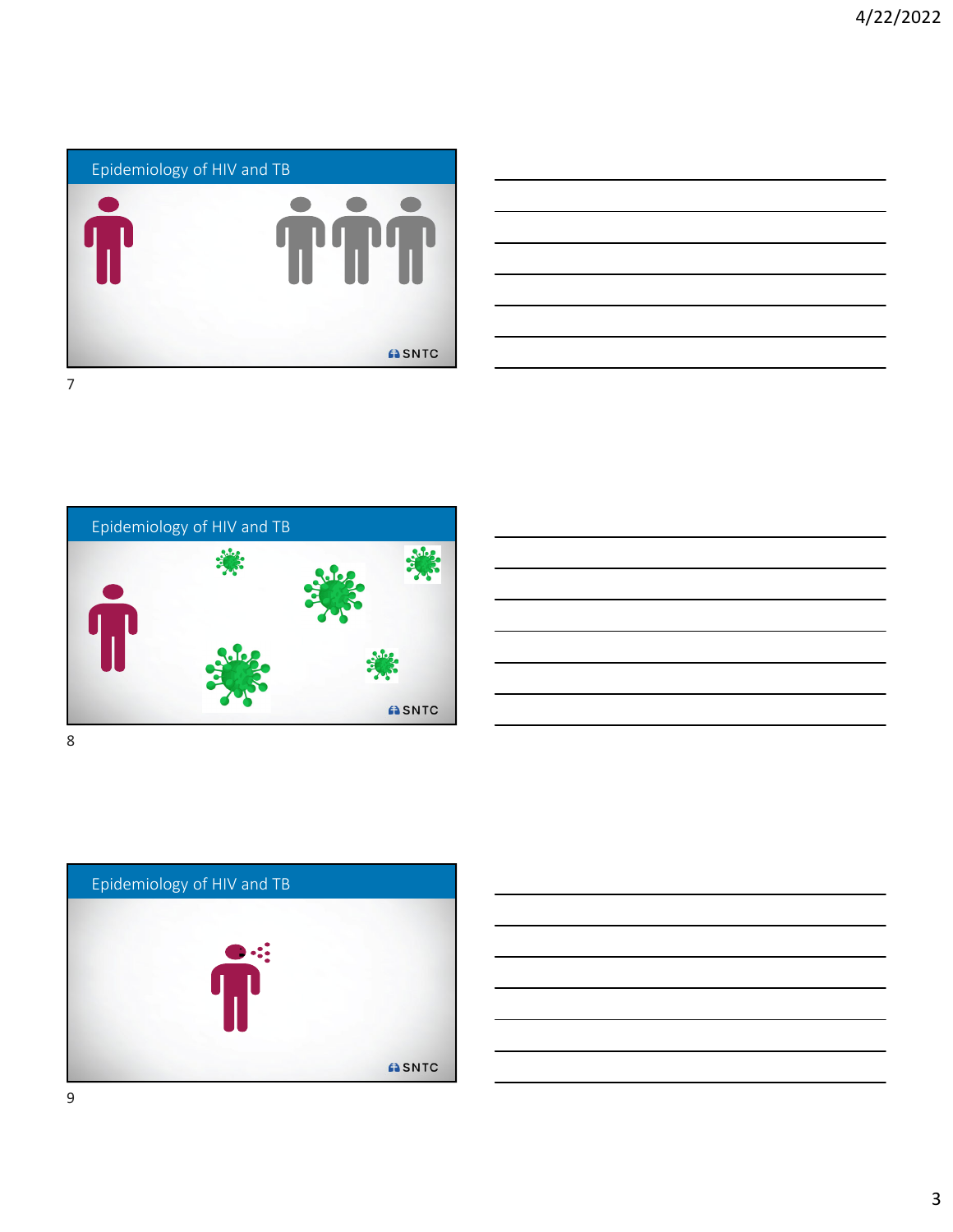

|                                                                                                                      |  | <u> 2002 - Andrea Andrew Maria (h. 1888).</u>                                                                    |
|----------------------------------------------------------------------------------------------------------------------|--|------------------------------------------------------------------------------------------------------------------|
| <u> 1989 - Johann Stoff, amerikansk politiker (d. 1989)</u>                                                          |  |                                                                                                                  |
| <u> 1989 - Andrea Santa Andrea Andrea Andrea Andrea Andrea Andrea Andrea Andrea Andrea Andrea Andrea Andrea Andr</u> |  |                                                                                                                  |
|                                                                                                                      |  | and the control of the control of the control of the control of the control of the control of the control of the |
| <u> 1989 - Andrea Andrew Maria (h. 1989).</u>                                                                        |  |                                                                                                                  |
|                                                                                                                      |  |                                                                                                                  |
|                                                                                                                      |  |                                                                                                                  |

HIV and TB Treatment Polypharmacy (pill burden) **Tolerability** Compliance challenges Drug-drug interactions Malabsorption of medications ASNTC

11

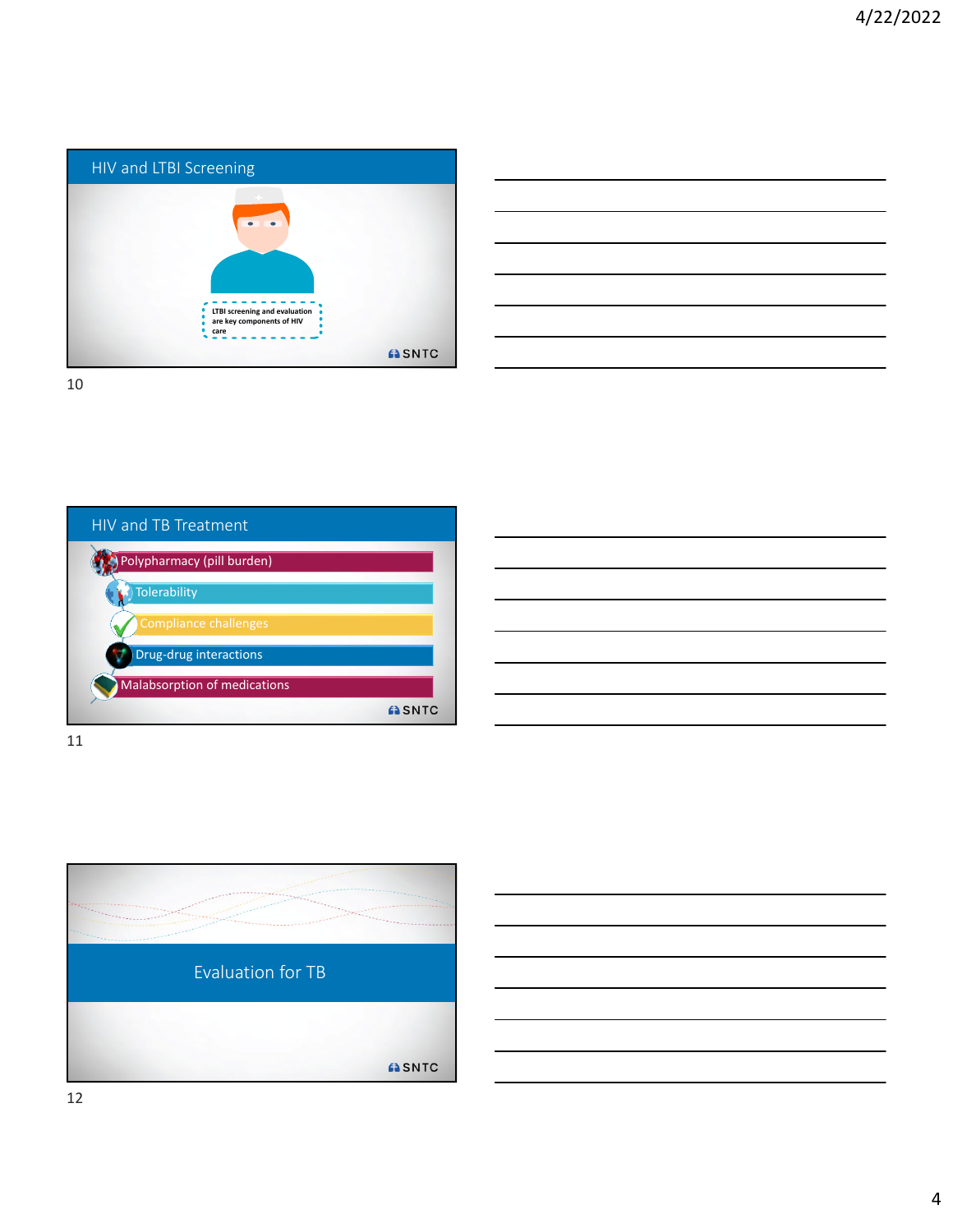

Evaluation for LTBI ASNTC



15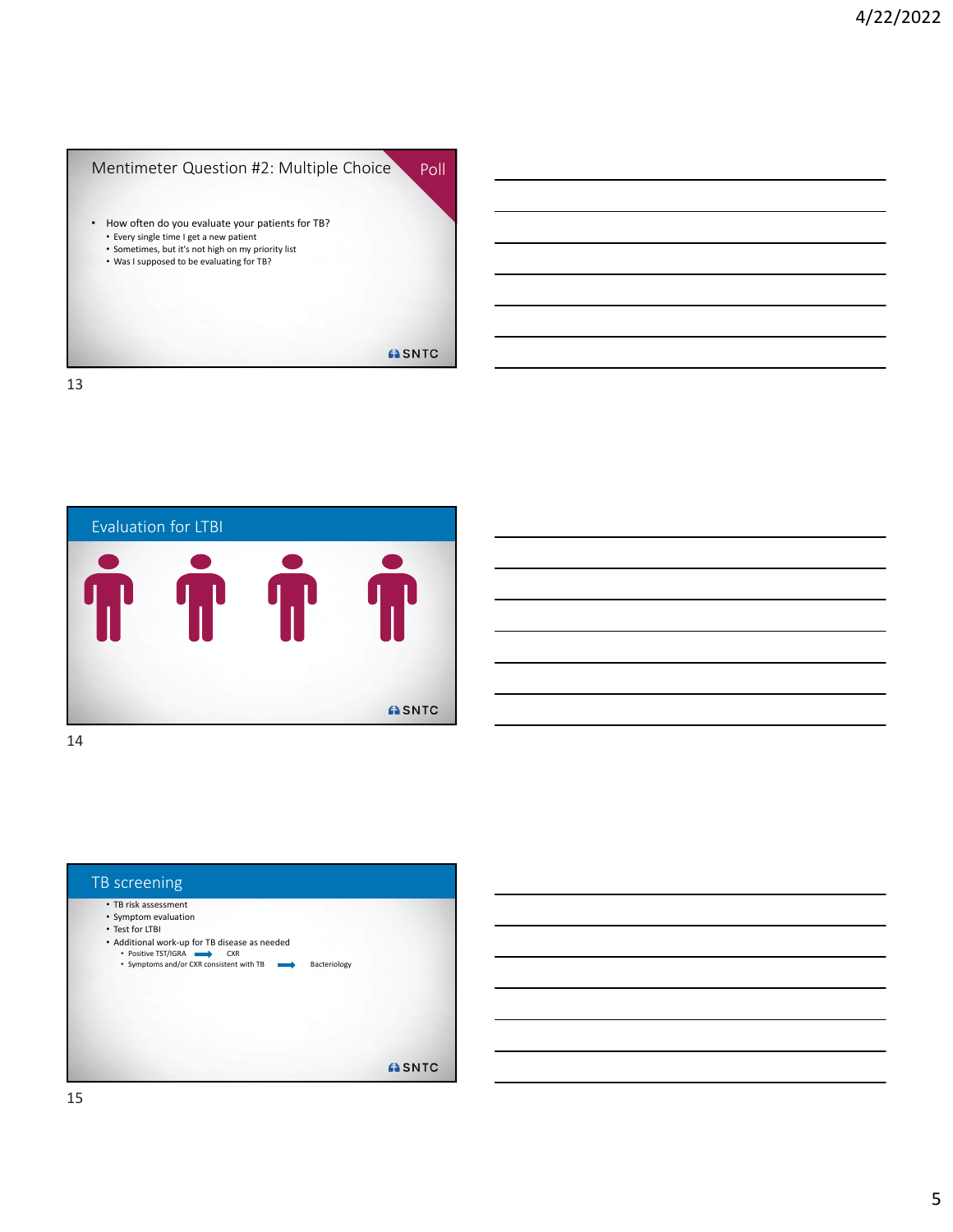

| the control of the control of the control of the control of the control of the control of the control of the control of |       |
|-------------------------------------------------------------------------------------------------------------------------|-------|
|                                                                                                                         |       |
|                                                                                                                         |       |
|                                                                                                                         |       |
|                                                                                                                         | _____ |
|                                                                                                                         |       |
|                                                                                                                         |       |
|                                                                                                                         |       |
|                                                                                                                         |       |
|                                                                                                                         |       |
|                                                                                                                         |       |
| $\overline{\phantom{a}}$                                                                                                | ____  |
|                                                                                                                         |       |
|                                                                                                                         |       |
| <u> Alexandro de la contrada de la contrada de la contrada de la contrada de la contrada de la contrada de la co</u>    | _____ |
|                                                                                                                         |       |
|                                                                                                                         |       |
|                                                                                                                         |       |
|                                                                                                                         |       |
|                                                                                                                         |       |
|                                                                                                                         |       |
|                                                                                                                         |       |

### TB Exposure Risk

- Close contacts to person with infectious TB
- Residents and employees of high‐risk congregate settings
- Recent immigrants from TB‐endemic regions of the world
- Some healthcare and laboratory workers

ASNTC

17

### TB Disease Progression

- Caused by an inability to contain infection
- The most important characteristics determining disease progression once infected are **age** and **immune status**
- The risk of developing TB for immunocompetent individuals is approximately **10% in a lifetime**

• For HIV infected individuals the risk is increased to 10% **annually**

**ASNTC**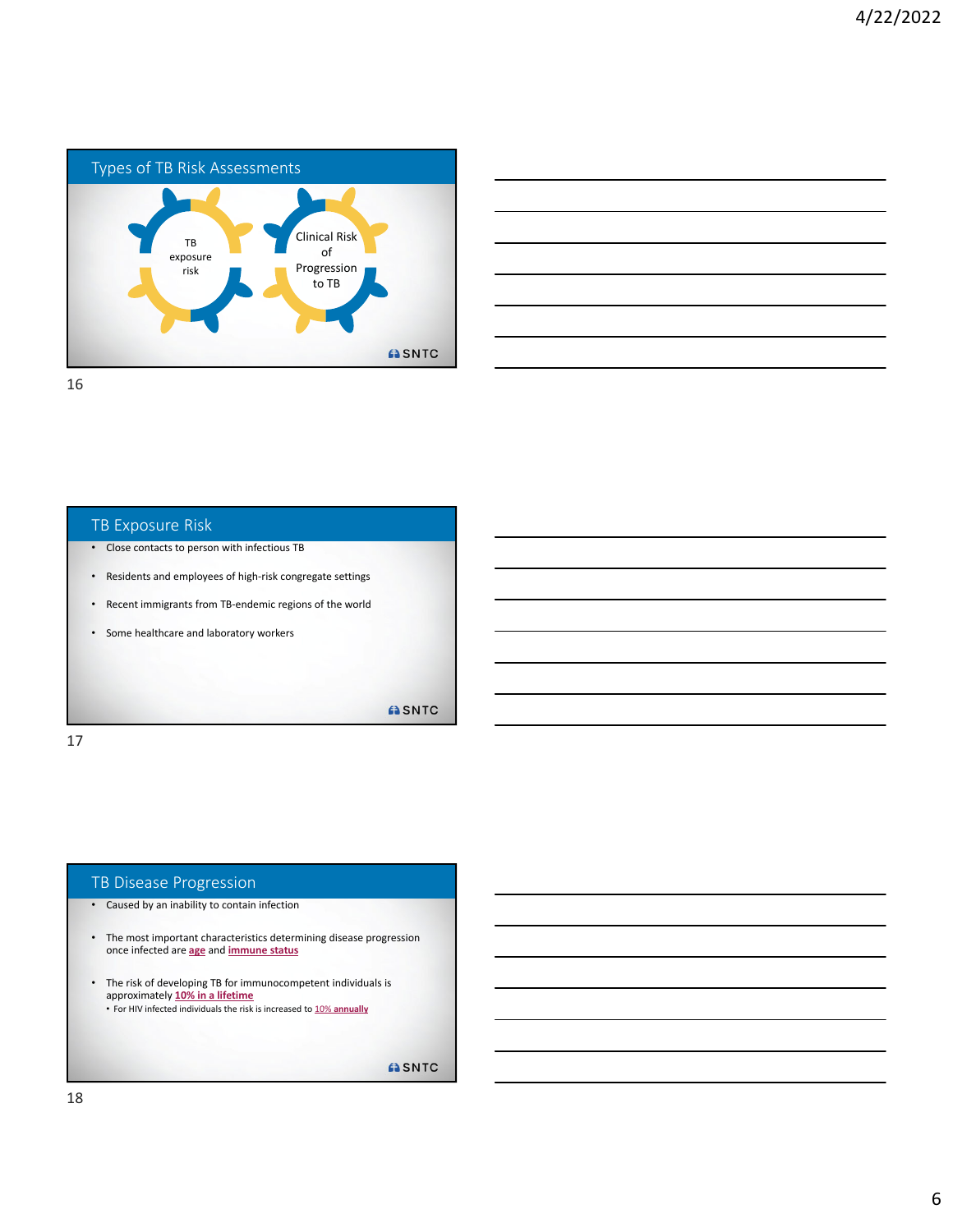## Clinical Risk of Progression to TB

- HIV-infection
- History of prior, untreated TB
- Children  $\leq$  5 years with a positive TST/IGRA
- Being underweight or malnourished
- Substance abuse
- Immunosuppression

**ASNTC** 

19

### Clinical Risk of Progression to TB (cont'd)

- Silicosis
- Diabetes mellitus
- Chronic renal failure or on hemodialysis
- Solid organ transplantation (e.g., heart, kidney)
- Carcinoma of head or neck
- Gastrectomy

**ASNTC** 

20

#### Medical Evaluations

#### • **Medical history**

- History of TB and/or HIV treatment
- TB exposure
- Prior Medical History
- Signs and Symptoms of TB
- Exposure to a person with infectious TB or have risk factors for
- exposure to TB
- Any risk factors for developing TB disease
- Had LTBI or TB disease before • Previous treatment for LTBI/TB Disease
- Current medications
- 

**ASNTC**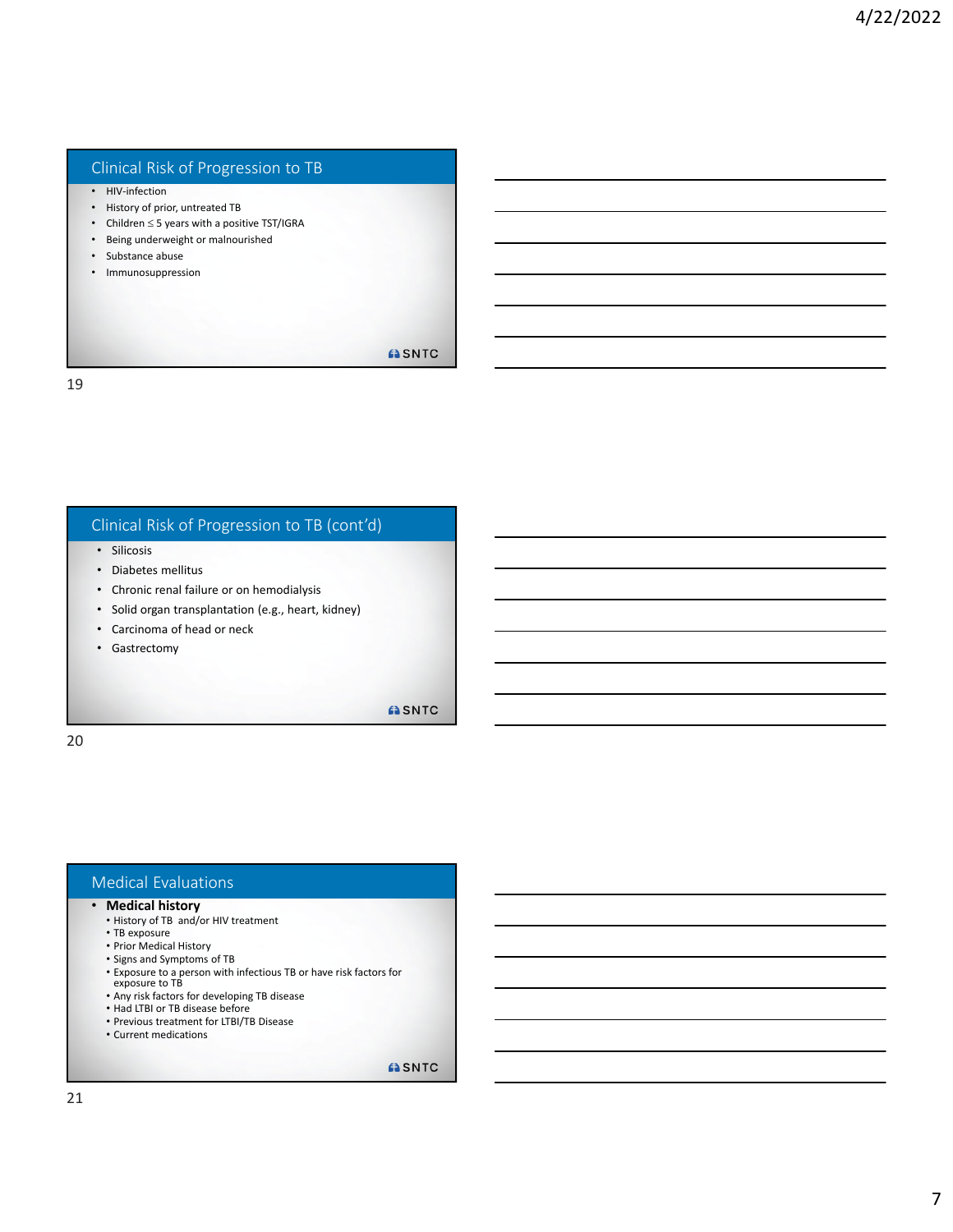



23

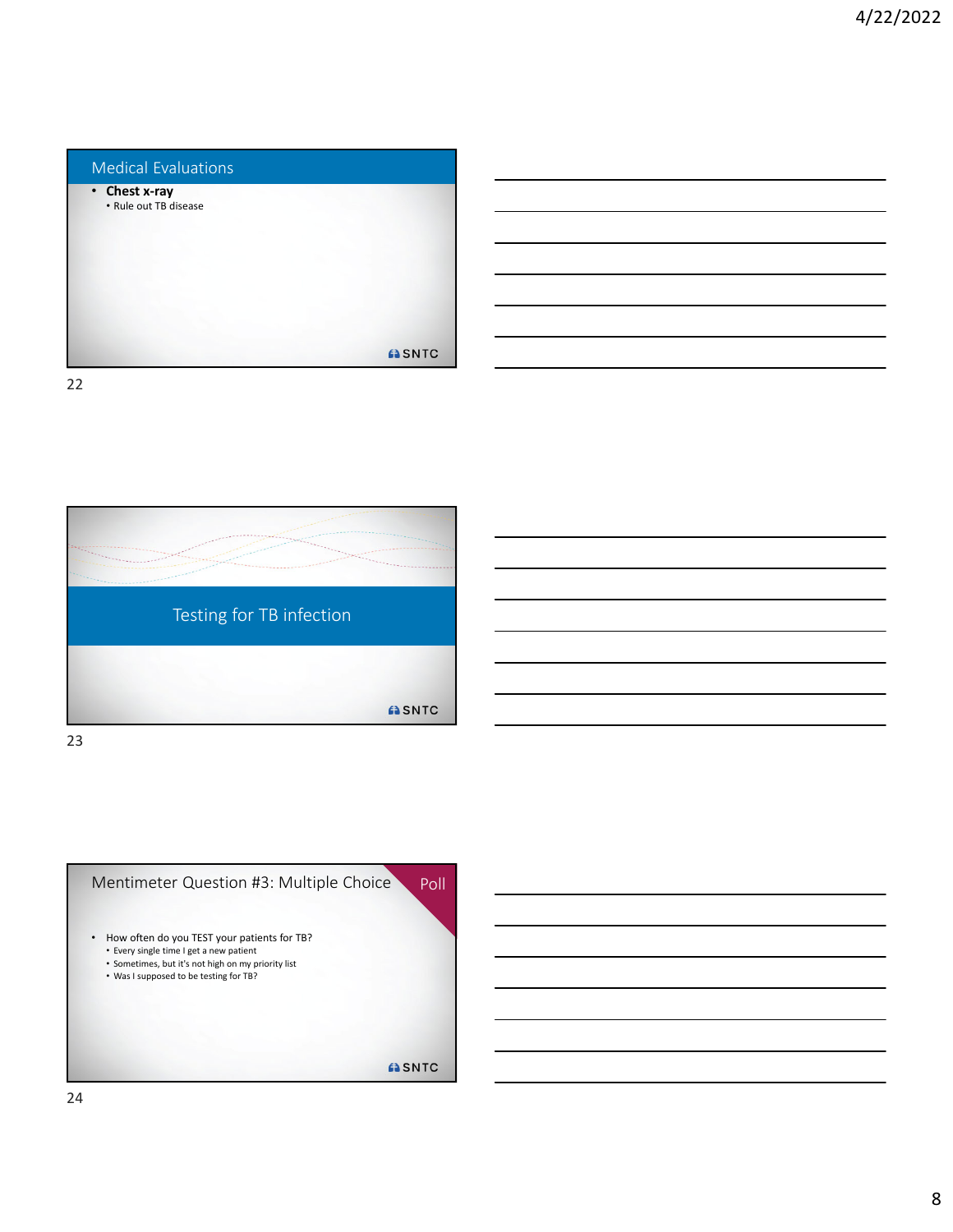





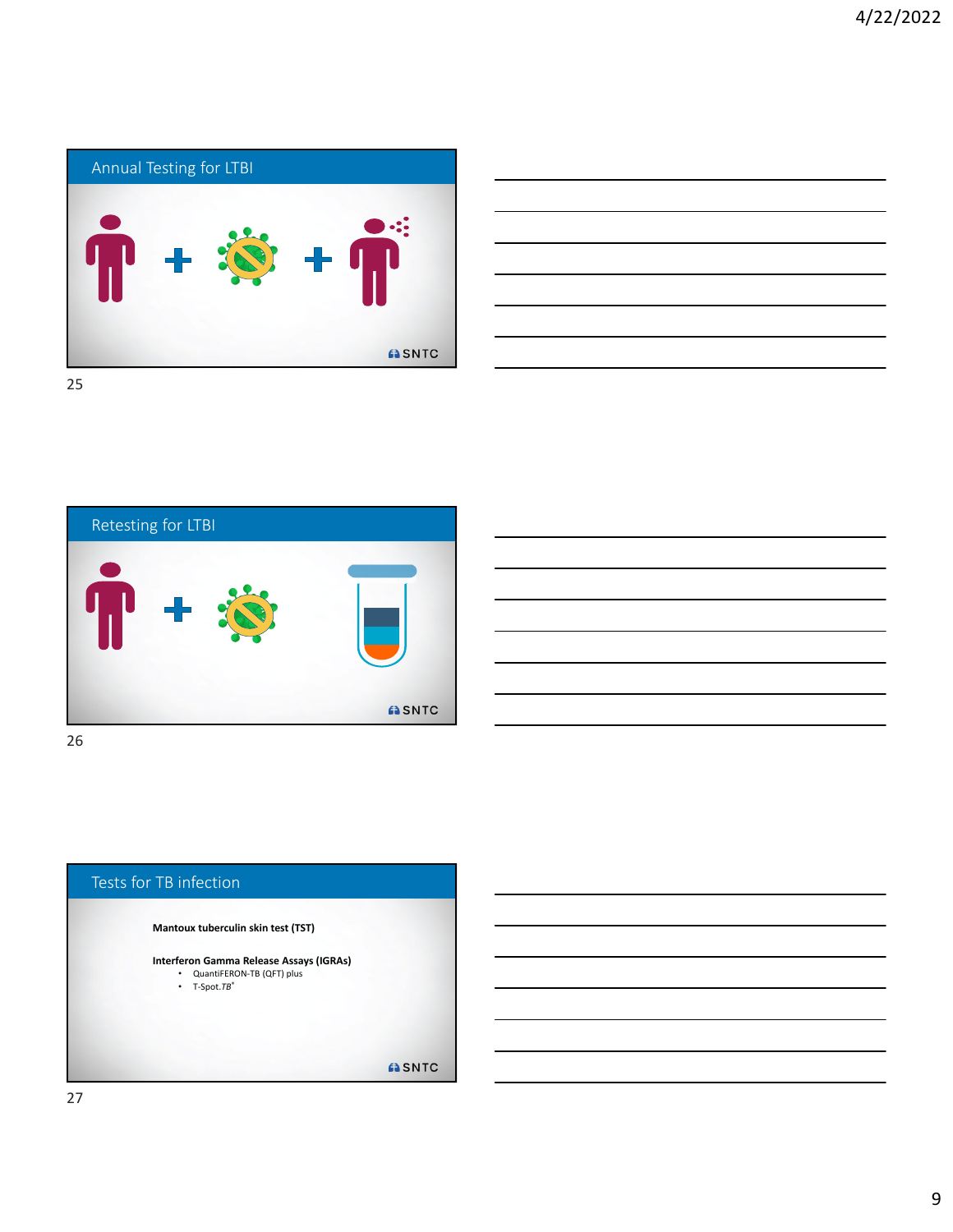### Mantoux Tuberculin Skin Test

• Tuberculin (PPD) contains **inactive** tubercle bacilli

• Injected between skin layers on forearm

• Examined by trained HCW within 48 ‐ 72 hours

• Measure **induration** (swelling) • Do NOT measure erythema (redness)

• Record result in millimeters – not as "positive" or "negative"

**ASNTC** 

28

| Interpreting the TST Reaction                                                                                                                                                                      |                                                                                                                                                                                                                                                                                                                                                                                                                     |                             |  |  |
|----------------------------------------------------------------------------------------------------------------------------------------------------------------------------------------------------|---------------------------------------------------------------------------------------------------------------------------------------------------------------------------------------------------------------------------------------------------------------------------------------------------------------------------------------------------------------------------------------------------------------------|-----------------------------|--|--|
| >5 <sub>mm</sub>                                                                                                                                                                                   | >10 <sub>mm</sub>                                                                                                                                                                                                                                                                                                                                                                                                   | $>15$ mm                    |  |  |
| People living with HIV<br>$\bullet$<br>Recent contacts<br>CXR suggests old healed TB<br>Organ transplant<br>٠<br>Other immunosuppressed<br>patients (steroids >3w, chemo,<br>TNF0alpha antagonists | Born in high TB risk country<br>٠<br>Drug abuser<br>Mycobacterial lab worker<br>Live/work in high risk congregate setting<br>٠<br>o Nursing home, shelter, correctional<br>facility, etc.<br>Medical conditions that increase risk of TB<br>o Diabetes, severe kidney ds, certain<br>cancers, certain GI conditions<br>Children <5 years<br>٠<br>Infants, children, adolescents exposed to<br>٠<br>high-risk adults | No risk factors for TB<br>٠ |  |  |

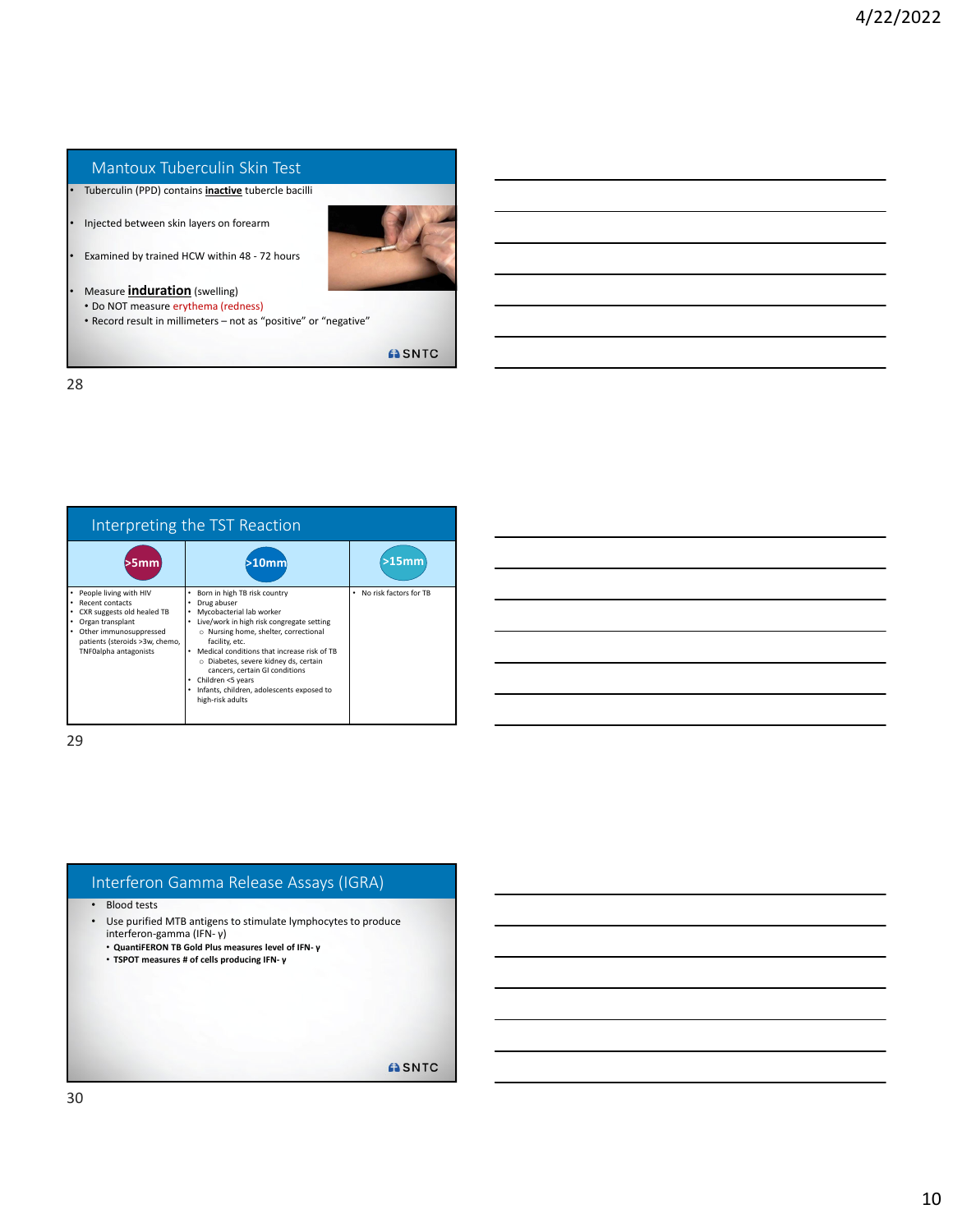### Which Test Performs Better?

#### • Specificity

- IGRAs more specific than TST
- QFT and T‐SPOT **(~95%)** vs. TST **(~80%)**
- IGRA don't cross react with BCG
- IGRA don't cross react with most Nontuberculous Mycobacteria (NTM)

#### • Sensitivity

- Sensitivity is high with all 3 tests
- T‐SPOT **(90%)** vs. QFT or TST **(80%)**
- Sensitivity diminished by HIV, immunosuppression, in children

**ASNTC** 

31



32



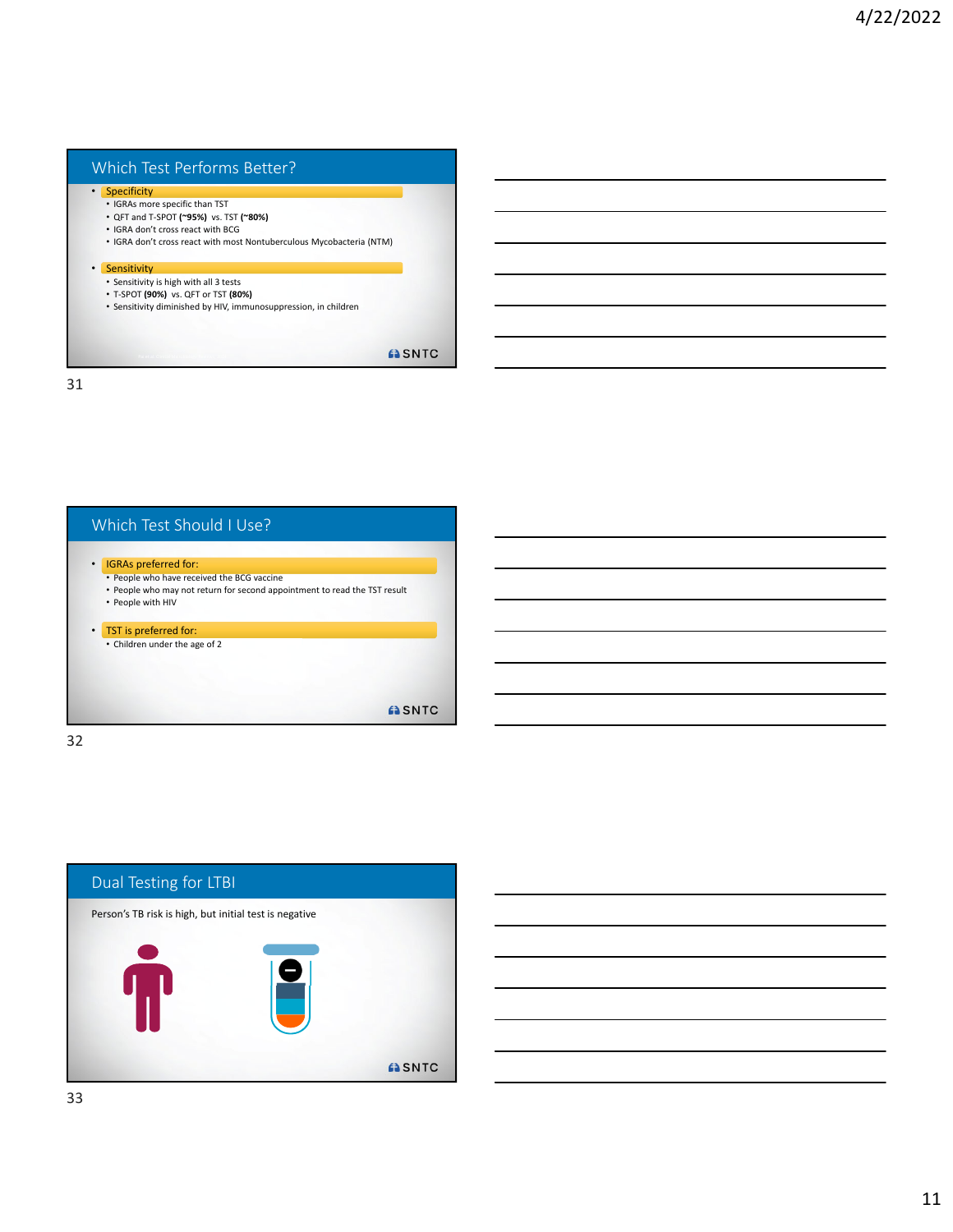

| <u> 1989 - Johann Stein, mars an deutscher Stein und der Stein und der Stein und der Stein und der Stein und der</u>  |  |                                                                                                                                                                                                                                      |
|-----------------------------------------------------------------------------------------------------------------------|--|--------------------------------------------------------------------------------------------------------------------------------------------------------------------------------------------------------------------------------------|
|                                                                                                                       |  | <u> London Communica</u>                                                                                                                                                                                                             |
|                                                                                                                       |  | $\overline{\phantom{a}}$                                                                                                                                                                                                             |
|                                                                                                                       |  | <u> a shekara ta 1999 na shekara ta 1991 na shekara ta 1991 na shekara ta 1991 na shekara ta 1991 na shekara ta 1991 na shekara ta 1991 na shekara ta 1991 na shekara ta 1991 na shekara ta 1991 na shekara ta 1991 na shekara t</u> |
|                                                                                                                       |  |                                                                                                                                                                                                                                      |
| <u> 1989 - Johann Stoff, deutscher Stoff, der Stoff, der Stoff, der Stoff, der Stoff, der Stoff, der Stoff, der S</u> |  | $\overline{\phantom{a}}$                                                                                                                                                                                                             |
|                                                                                                                       |  |                                                                                                                                                                                                                                      |





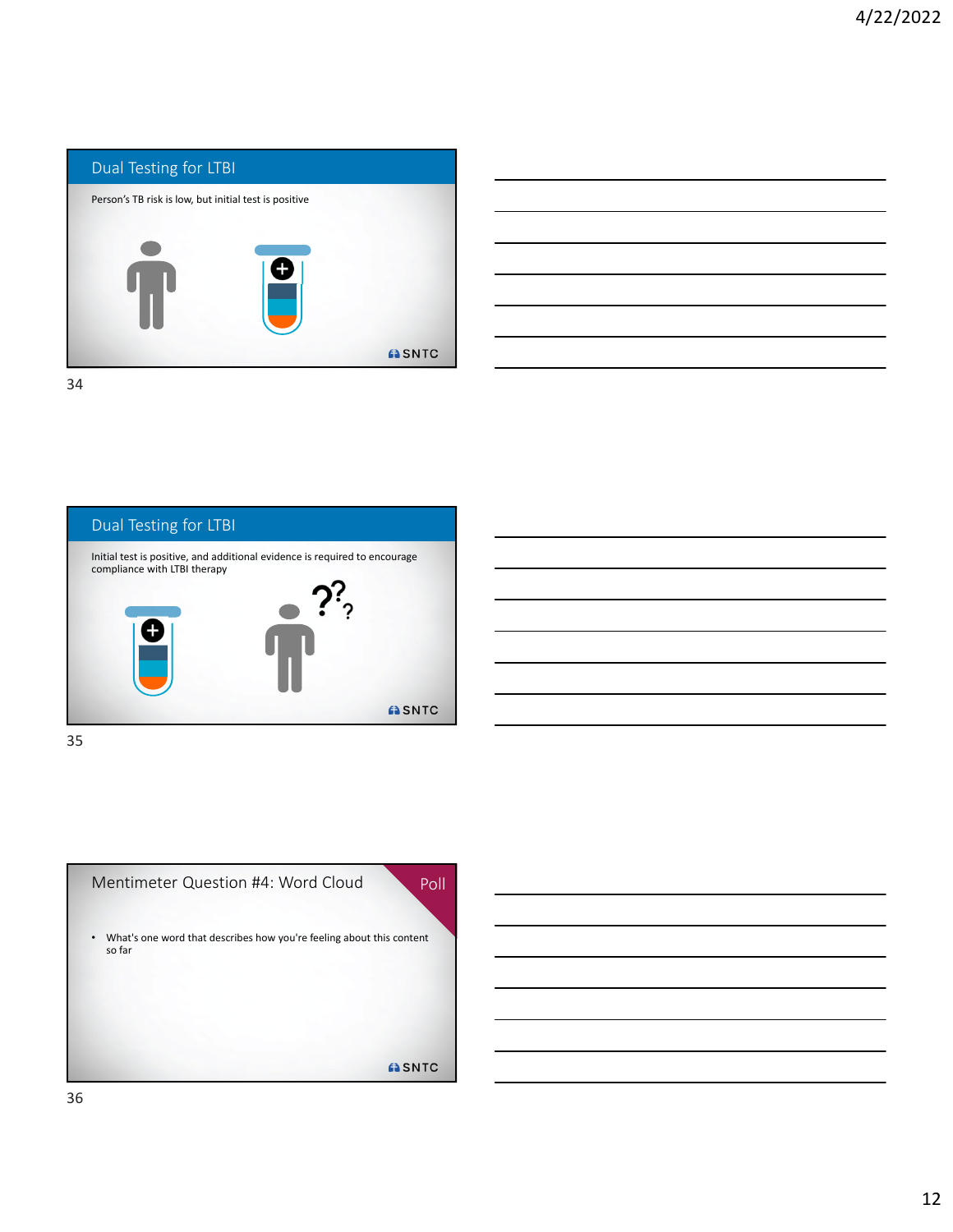



People with HIV Who Should Receive Treatment  $\bullet$  :  $\bullet$ ASNTC

38

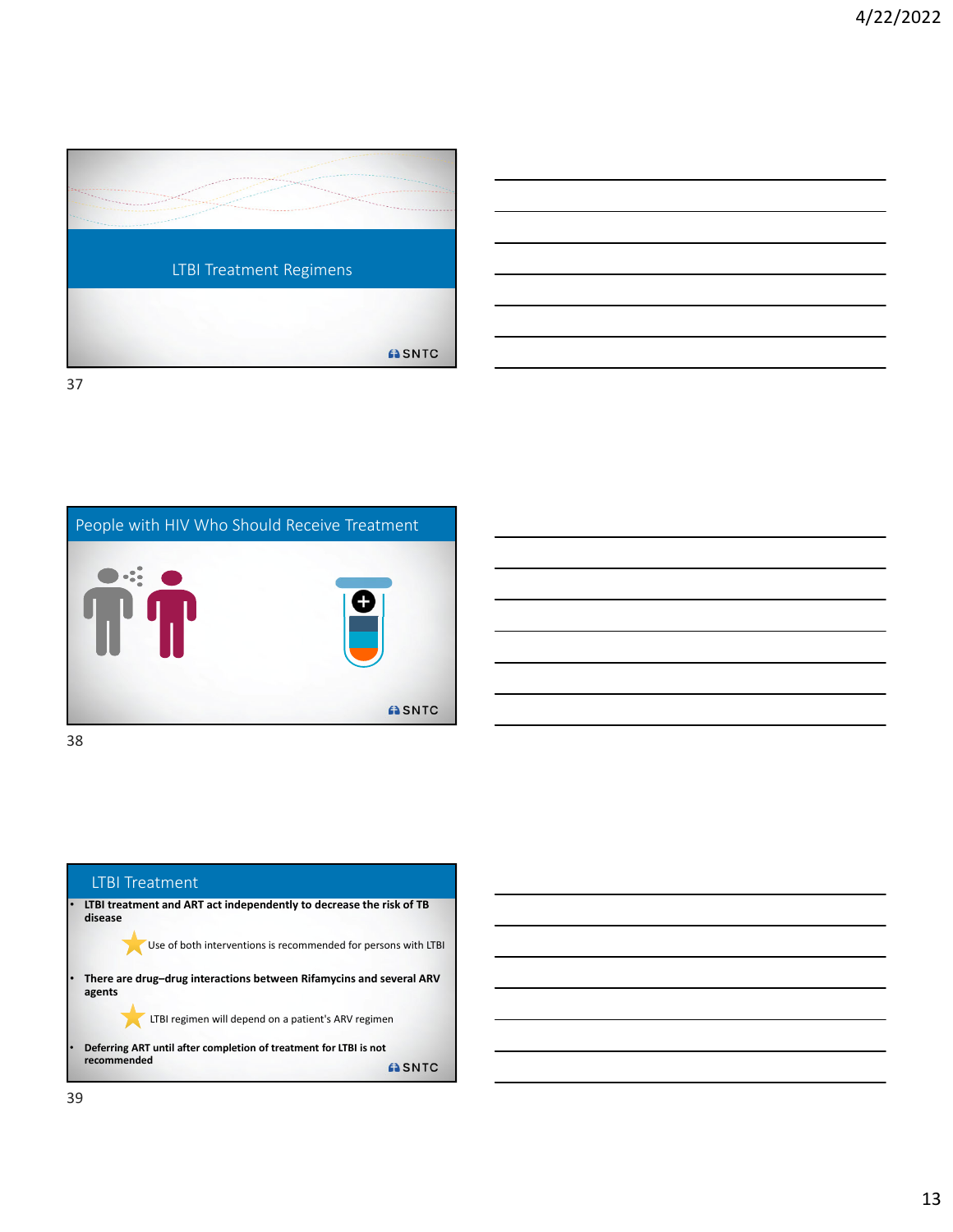# Special Considerations in TB/HIV Treatment

- Concurrent administration of ARV'S and treatment for TB is complicated by:
	- Common/overlapping toxicity of both agents
	- Drug‐Drug Interactions
	- Poly Pharmacy/Pill Burden
	- Adherence

**ASNTC** 

40





| <u> 1989 - Johann Stoff, amerikansk politiker (d. 1989)</u>                                                           |  |  |  |
|-----------------------------------------------------------------------------------------------------------------------|--|--|--|
| <u> 2000 - Andrea Andrew Amerikaanse kommunister († 1952)</u>                                                         |  |  |  |
| <u> 1989 - Johann Harry Harry Harry Harry Harry Harry Harry Harry Harry Harry Harry Harry Harry Harry Harry Harry</u> |  |  |  |
| <u> 2002 - Jan Barat de Barat de la contrada de la contrada de la contrada de la contrada de la contrada de la c</u>  |  |  |  |
|                                                                                                                       |  |  |  |
|                                                                                                                       |  |  |  |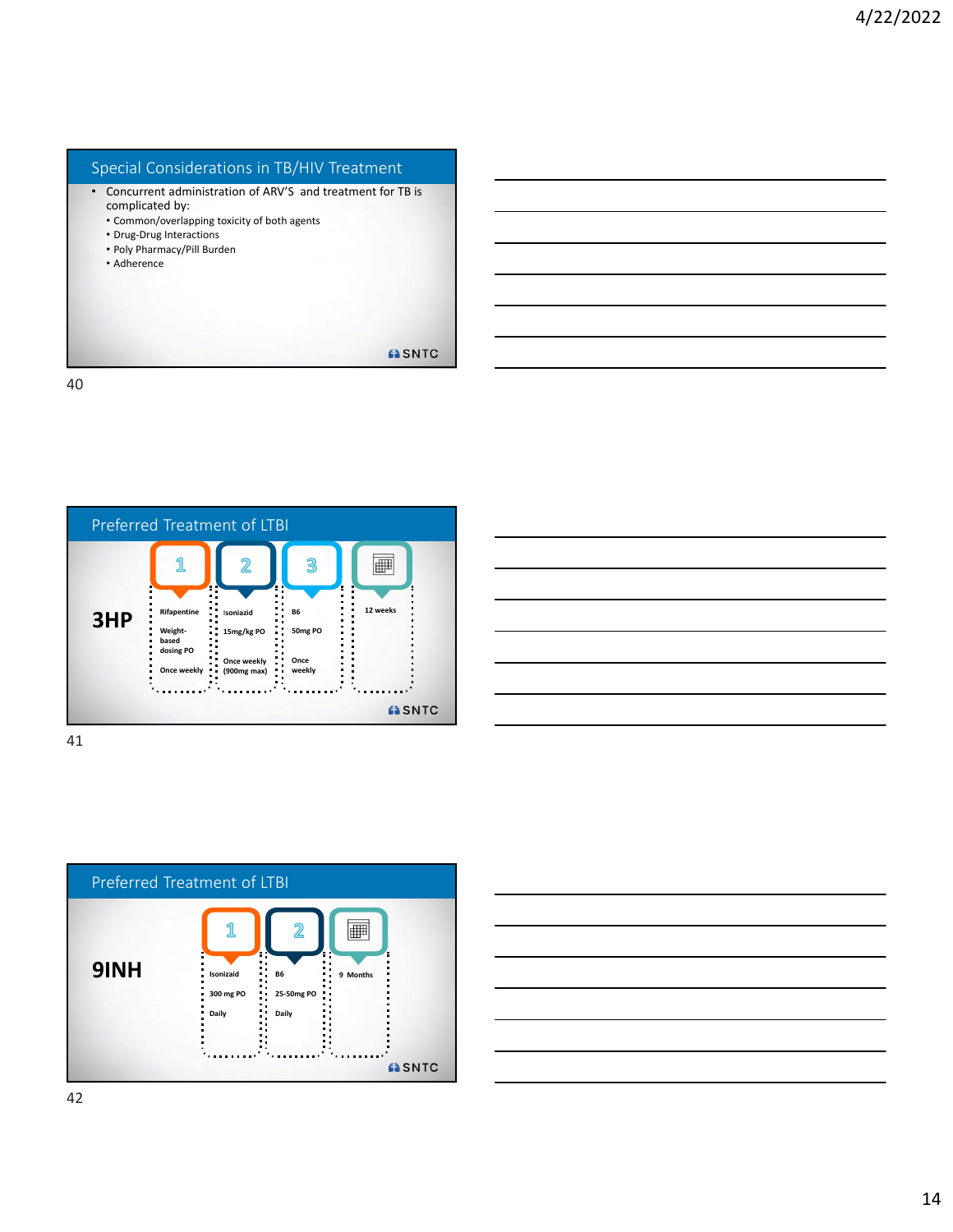



Treatment Completion for LTBI Regimens DURATION FREQUENCY TOTAL DE DOSE AND AGE GROU Maluts and children aged ≥12 yrs<br>
18 mg/kg rounded up to the neares<br>
100 mg 900 mg maximum<br>
100 mg 900 mg maximum ISONIAZID†<br>AND<br>RIFAPENTINE††<br>(3HP) PT:<br>10-14.0 kg; 300 mg<br>14.1-25.0 kg; 450 mg<br>25.1-32.0 kg; 600 mg<br>32.1-49.9 kg; 750 mg<br>≥50.0 kg; 900 mg max 3 months Once weekly  $12$ ged 2-11 yrs<br>e/ket 900 me **INH**<sup>1</sup>: 25<br>ppt: 6 RIFAM<br>(4R) 4 months Daily  $120\,$ mg/kg<sup>1</sup>; 600 mg **ISONIAZID†**<br>AND<br>RIFAMPIN<sup>\$</sup><br>(3HR) Adults<br>INH<sup>1</sup>: 5 300 mg mai<br>: 600 mg ma 3 months  $_{\rm Daily}$ 90 Children<br>|NH': 10-20<br>|RIF<sup>5</sup>: 15-20 mg/kg\*; 300 mg m:<br>mg/kg; 600 mg ma: Daily 180 Adults<br>Daily: 5 mg/kg; 300 mg<br>Twice weekly: 15 mg/kg  $6$  months  $\,$ Twice weekly<sup>4</sup>  $\frac{52}{270}$ ISONIAZID†<br>(6H/9H)  $\frac{ch}{2}$ 9 months Twice weekly

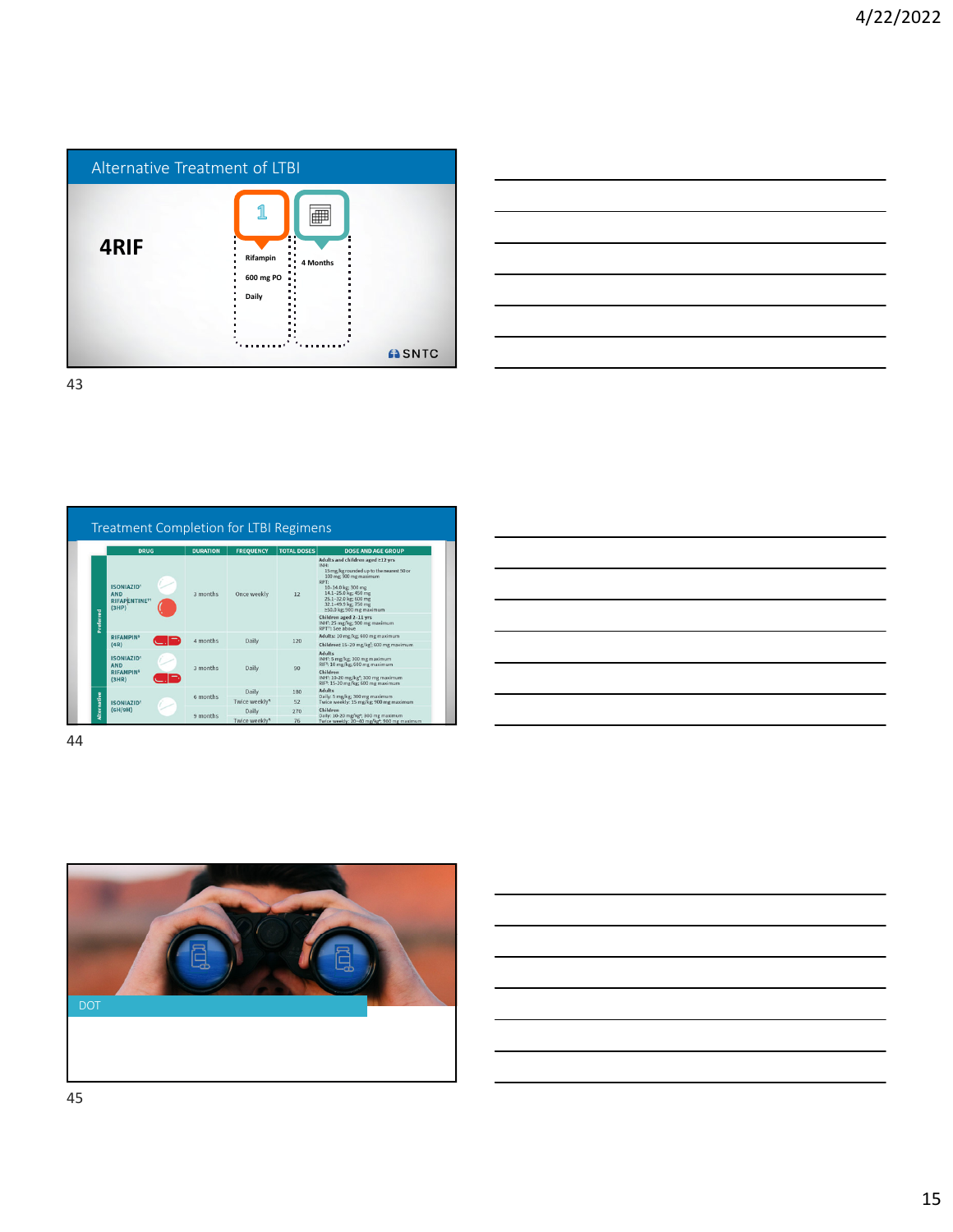